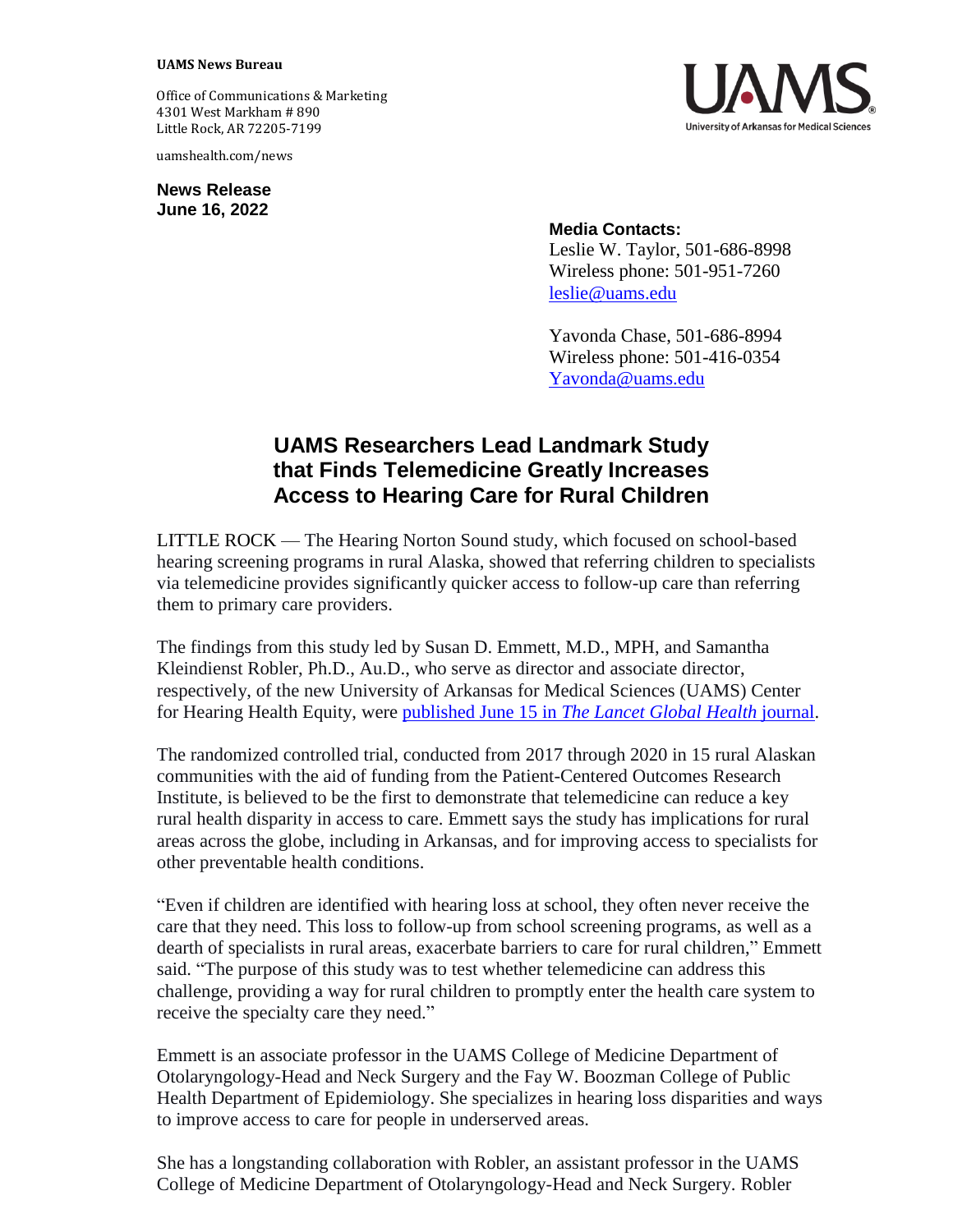UAMS Researchers Lead Landmark Study that Finds Telemedicine Greatly Increases Access to Hearing Care for Rural Children Page 2

also serves as a population health researcher at Norton Sound Health Corporation, a tribally owned and operated independent not-for-profit organization that is the tribal health partner for the study.

"This trial has notable broad public health implications," Emmett said. "While we focused on school hearing screening, the model of specialty telemedicine referral is applicable to other preventable health conditions. Importantly, this novel telemedicine model promotes early access to specialists in an effort to decrease health disparities."

The Alaskan study, which involved about 1,500 children in the Bering Strait School District in northwest Alaska, found that children in the telemedicine specialty referral pathway received follow-up care 17.6 times faster than those in the standard primary care referral pathway.

"We compared the standard primary care pathway to a new telehealth referral pathway," Emmett said. "We found that only about 30% of the children in the standard pathway received follow-up care, compared to almost 70% in the telehealth referral pathway. So it made a huge difference in getting children the follow-up care they needed, and it happened quickly."

"Childhood hearing loss has well known, profound implications for language development, school achievement and future employment opportunities," according to the study, for which Emmett was the lead author with 14 other collaborators. "Some populations experience a disproportionately high burden of childhood hearing loss, including rural Alaska Native children, among whom there is a prevalence of up to 31% compared with 1.7-5% in the general U.S. population."

It continues: "Similar to low-resource settings globally, the majority of hearing loss in Alaska is related to infection," with inflammation or infection in the middle ear four to five times more common in rural Alaska Native children, despite pneumococcal vaccinations.

The World Health Organization estimates that there are 1.6 billion people living with hearing loss worldwide. This equates to 1 in 5 people in the world, and by 2050 that number is projected to increase to 1 in 4 people. Sixty percent of all childhood hearing loss is preventable, and 75% of childhood hearing loss is preventable in low-income and middle-income countries, where infection-related causes are common.

Robler noted that school-based health programs often provide the only access to preventive services for underserved children in rural areas, and school hearing screening is often state mandated, such as in Alaska.

"A recent survey of U.S. rural health clinics highlighted too few specialty providers as the most frequent reason for difficulty establishing specialty referrals, followed by poor appointment availability and distance to travel," the article states.

It also states, "Telemedicine has become integral to health care in the current era. The Alaska Tribal Health System addressed geographical barriers to specialty care through a